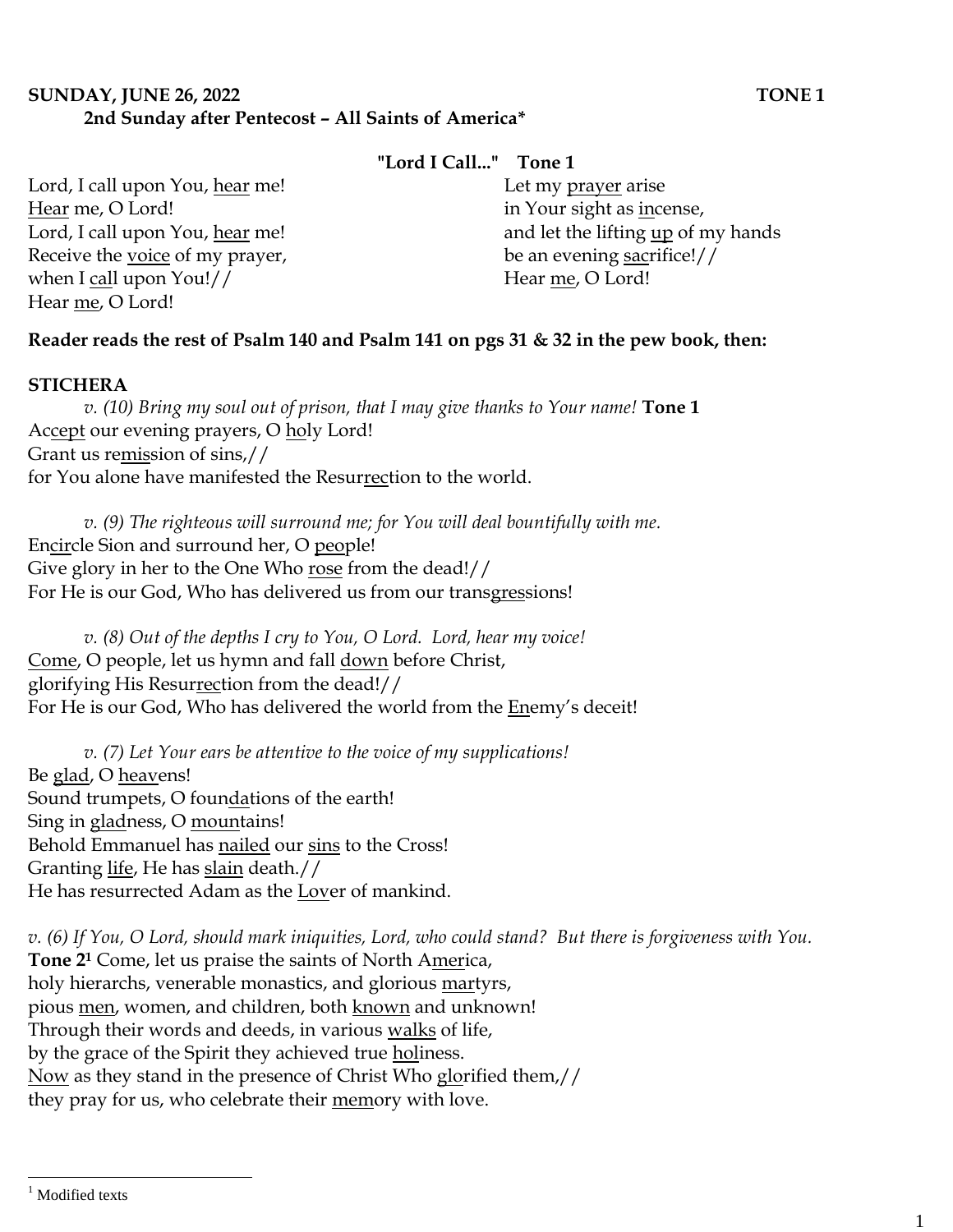*v. (5) For Your name's sake I have waited for You, O Lord, my soul has waited for Your word; my soul has hoped on the Lord.*  Come, let us assemble today and glorify the luminaries of the North American lands,

the glorious martyrs and holy bishops who confirmed our faith,

the righteous dwellers in the wilderness and guides of the spiritual life!

Let us cry out to them in joy://

"All Saints of North America, known and unknown, pray to God for us!"

*v. (4) From the morning watch until night, from the morning watch, let Israel hope on the Lord!*  As the brightest sun, as the brilliance of the Morning Star, the precious feast of the saints of North America has dawned for us, to illumine us and to set our hearts on fire, to imitate their godly lives,// and to follow their example of zeal for God.

*v. (3) For with the Lord there is mercy and with Him is plenteous redemption, and He will deliver Israel from all his iniquities.* Come, let us assemble today and let us praise the elect of North America! Having fought the good fight, you have persevered in the faith, receiving your crowns of victory from God. Beseech Him to deliver from every calamity and sorrow// all who keep your holy memory in <u>faith</u> and in love!

*v. (2) Praise the Lord, all nations! Praise Him, all peoples!* **Tone 6** The earth rejoices and the heavens are glad, O venerable Saints of America, praising your labors and lives, your spiritual fortitude and purity of heart. By driving away a multitude of demons and enlightening many people with the light of the Orthodox Faith,// you have confirmed our land.

*v. (1) For His mercy is abundant towards us; and the truth of the Lord endures forever.*  Rejoice, O mountains of Pennsylvania; leap for joy, O waters of the Great Lakes; rise up, O fertile plains of Canada; for the elect of Christ who dwelt in you are glorified, men and women who left their homes for a new land! With faith, hope, and patience as their armor, they courageously fought the good fight. Comforted by the beauty of the Orthodox Faith, they labored in mines and mills, they tilled the land, they braved the challenges of the great cities, enduring many hardships and sufferings. Never failing to worship God in spirit and truth and unyielding in devotion to His most pure Mother,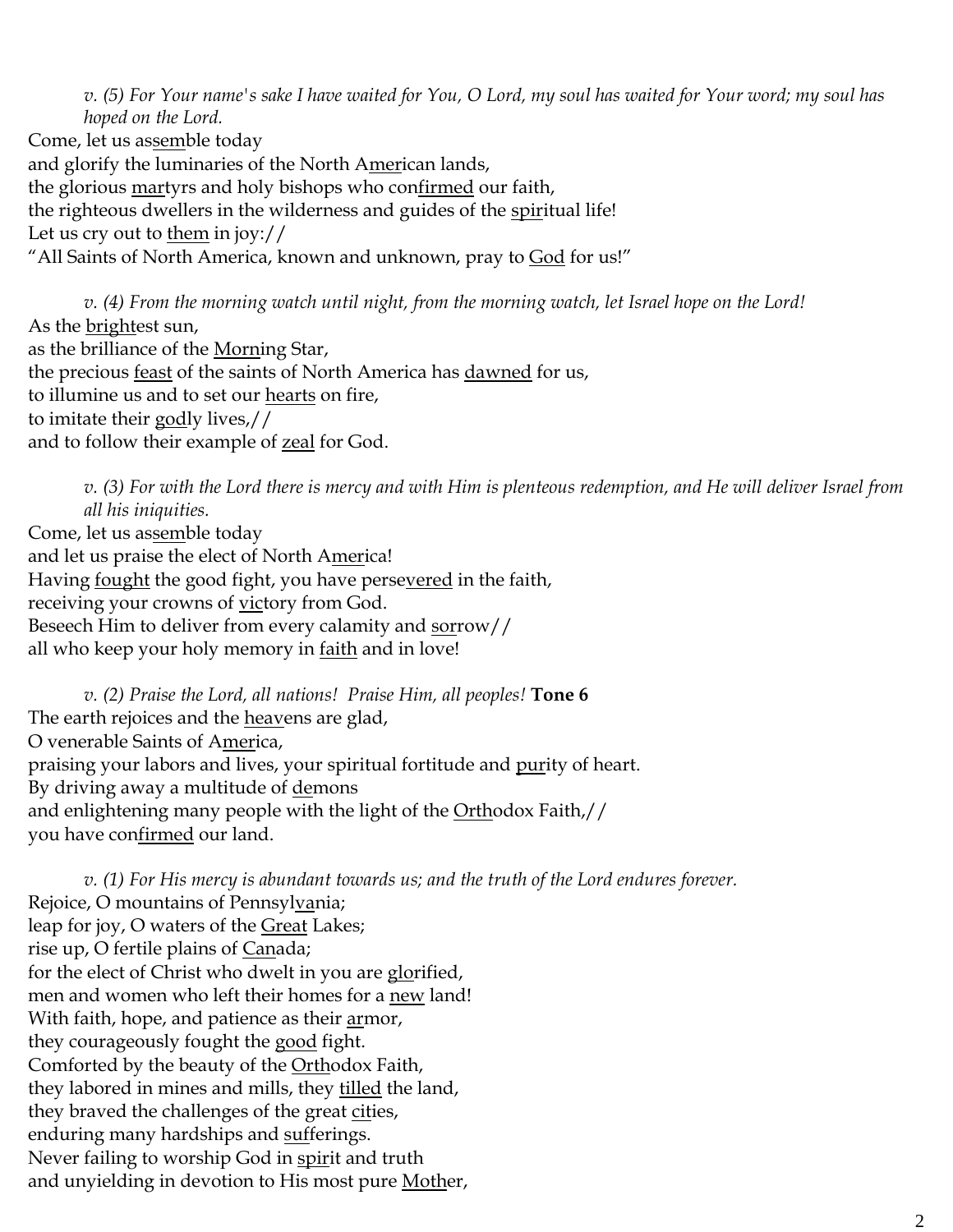they erected many temples to His glory. Come, O assembly of the Orthodox, and with love let us praise the holy men, women, and children, those known to us and those known only to God, and let us cry out to them:// "Rejoice, all Saints of North America and pray to God for us!"

*Glory to the Father, and to the Son, and to the Holy Spirit;* **Tone 5***(All Saints of America)* Rejoice, O continent of North America, illumined by the holy Gospel! Rejoice, every province, state, city, and town, which raised up citizens of the heavenly Kingdom! Rejoice, our venerable Father Herman, first saint of our land! Rejoice O Martyrs Juvenaly and Peter, for your blood has watered the seed of faith planted in Alaska! Rejoice, O holy Hierarchs: Innocent, Tikhon, Nicholas, Raphael, and John! Rejoice, O holy Fathers Alexis, John, and all you righteous priests! Rejoice, all Saints of North America, for your light has shone forth to the ends of the earth!// We beseech you to pray to Christ our God that our souls may be saved!

*now and ever, and unto ages of ages. Amen.* **Tone 1** *(Theotokion – Dogmatikon)*

Let us praise the Virgin Mary! The gate of heaven, the glory of the world! The song of the angels, the beauty of the faithful! She was born of man, yet gave birth to God! She was revealed as the heaven, as the temple of the godhead! She destroyed the wall of enmity! She commenced the peace; she opened the Kingdom! Since she is our foundation of faith, our defender is the Lord Whom she bore! Courage! Courage! O People of God! For Christ will destroy our enemies// since He is all powerful.

#### **APOSTICHA**

**Tone 1** We have been freed from sufferings by Your suffering, O Christ. We have been delivered from corruption by Your Resurrection.// O Lord, glory to You!

*v. The Lord is King; He is robed in majesty!*  Let creation rejoice! Let the **heavens** be glad! Let the nations clap their hands with gladness, for Christ our Savior has nailed our sins to the Cross. Slaying death, He has given life.// He has resurrected fallen Adam as the Lover of mankind.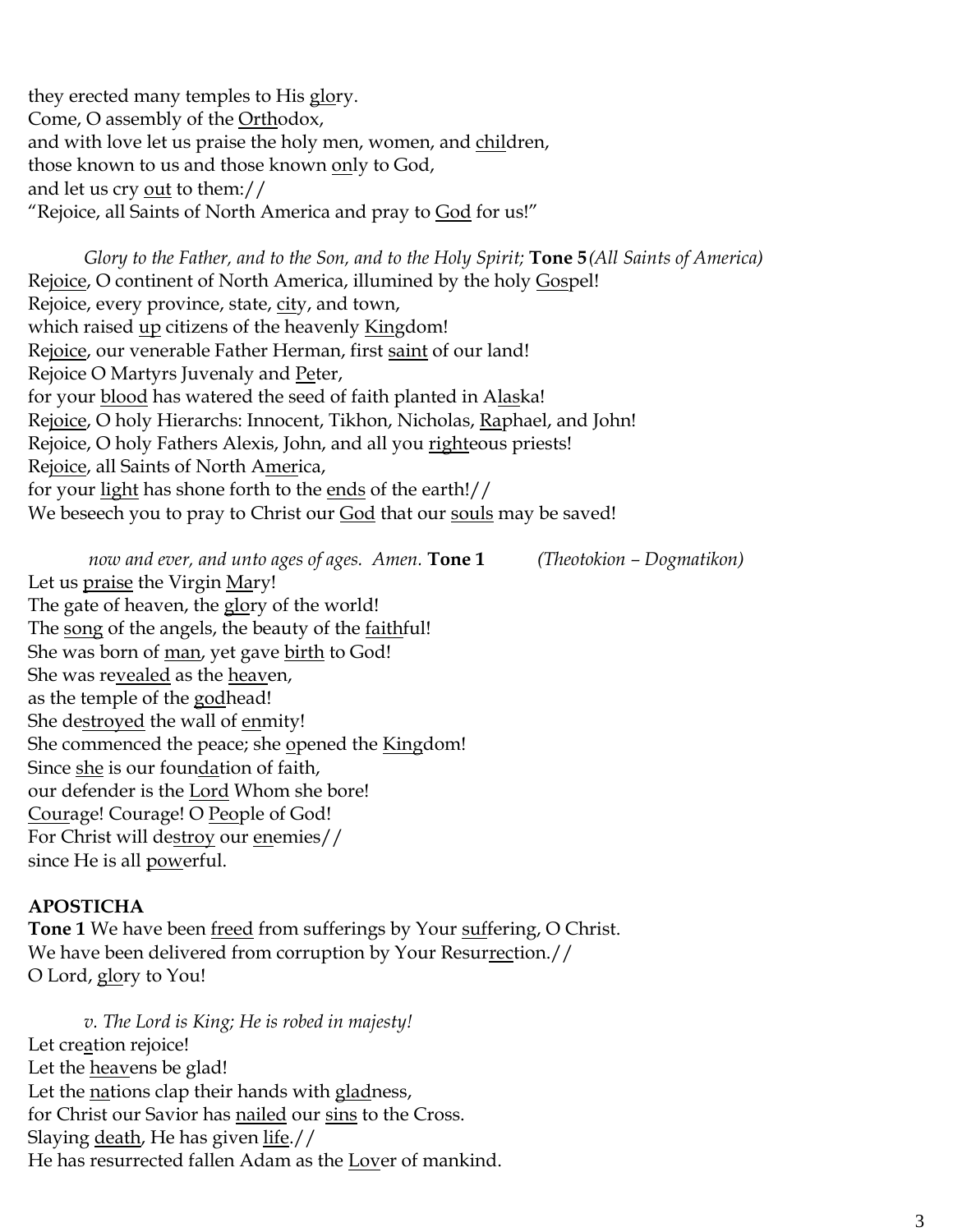*v. For He has established the world, so that it shall never be moved.* As **King** of heaven and earth, You were voluntarily crucified in Your <u>love</u> for mankind. Hell was angered when it met You below. Adam rose seeing You, the Creator, under the earth. O Wonder! How has the Life of All tasted death? You enlightened the <u>world</u> which cries:// "O Lord, Who rose from the dead, glory to You!"

*v. Holiness befits Your house, O Lord, forevermore!*  The myrrhbearing women came with haste to Your tomb, bearing myrrh and lamenting. Not <u>find</u>ing Your most pure **body**, they learned from the angel of the new and glorious wonder. They told the Apostles:// "The Lord is risen, granting the world great mercy."

*Glory to the Father, and to the Son, and to the Holy Spirit;* **Tone 4** *(All Saints of North America)* Today, as we celebrate the memory of all the Saints of North America, let us praise them as is *fitting*, for they lived all of Christ's beatitudes. Deprived of material wealth, they became rich in spirit; meek, they inherited the earth; mourning, they were **comforted**; thirsting for righteousness, they were satisfied; merciful, they obtained mercy; pure in heart, they beheld the *image* of God; as peacemakers, they became God's children; persecuted and tortured for righteousness' sake, they now rejoice in heaven;// and they pray fervently to the Lord that He may have mercy on our souls.

*now and ever, and unto ages of ages. Amen.*  Look on the entreaties of your servants, O **Blameless** One! Stop all the terrible attacks against us, freeing us from every affliction, for we have only you as our sure and firm <u>an</u>chor! Lady, do not <u>let</u> us be <u>put</u> to shame, for we call on you for our intercession! Hasten to pray for those who call in faith: "Rejoice, <u>La</u>dy, <u>Help</u> of all:// the Joy and Shelter and Salvation of our souls!"

#### **TROPARIA**

**Tone 1** When the stone had been sealed by the Jews, while the soldiers were guarding Your most pure  $\Delta$ body, You rose on the third day, O Savior, granting <u>life</u> to the world. The powers of heaven therefore cried to You, O Giver of Life: "Glory to Your Resurrection, O Christ!